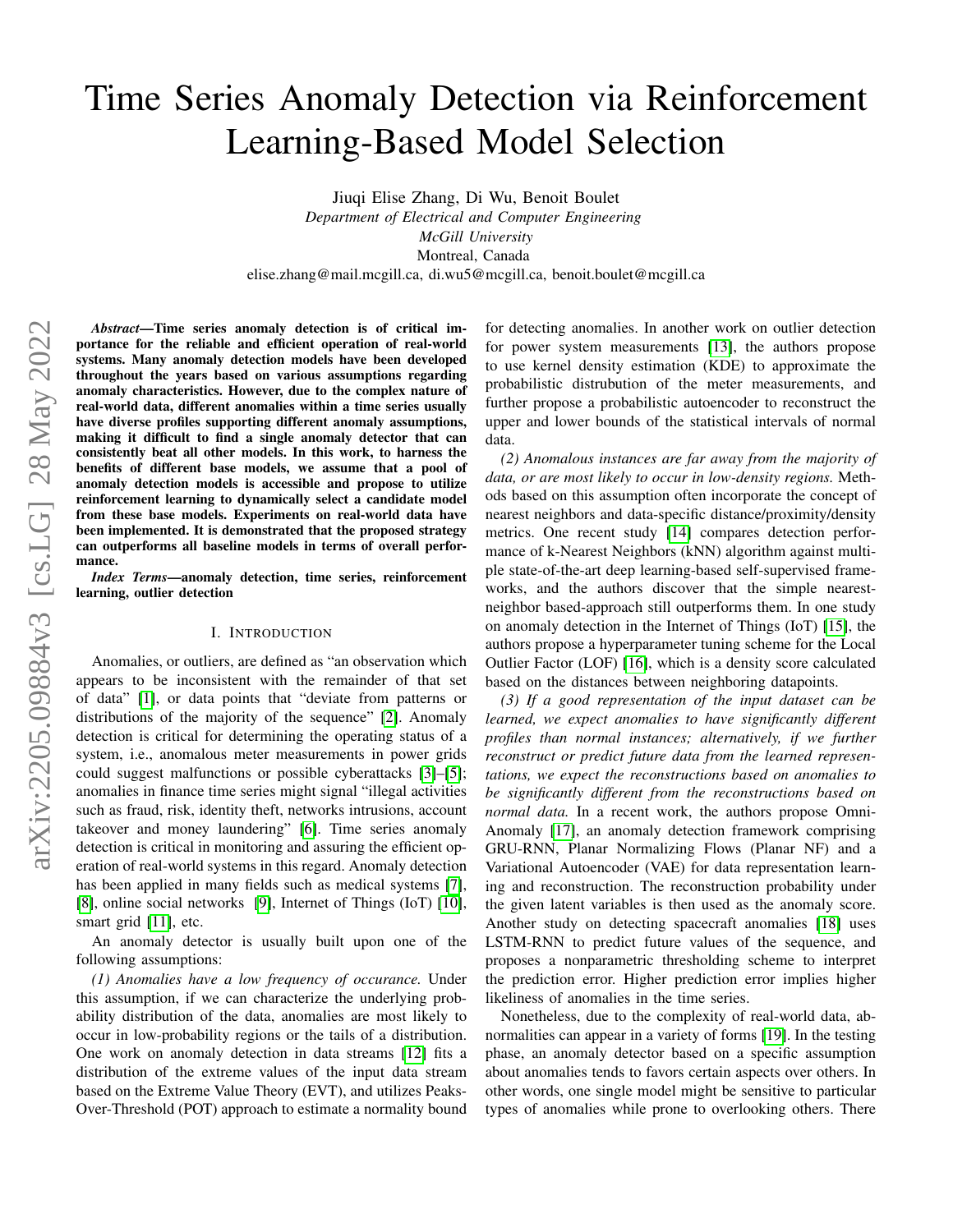is no universal model that can outperform all the other models on different types of input data.

To take advantage of the benefits of multiple base models at different time phases, we propose to dynamically select an optimal detector from the candidate model pool at each time step. In the proposed setting, the current anomaly prediction is based on the output of the currently selected model. Reinforcement learning (RL), as a machine learning paradigm concerned with "mapping situations into actions by maximizing a numerical reward signal" [\[20\]](#page-5-18), appears to be a logical fit for tackling the challenge. A reinforcement learning agent aims to learn the optimum decision-making policy by maximizing the total reward. It has demonstrated effectiveness in dynamic model selection in a variety of disciplines, including model selection for short-term load forecasting [\[21\]](#page-5-19), model combination for time series forecasting [\[22\]](#page-5-20), and dynamic weighing of an ensemble for time series forecasting [\[23\]](#page-5-21).

In this work, we propose a Reinforcement Learning-based Model Selection framework for Anomaly Detection (RLM-SAD). We aim to select an optimal detector at each time step based on observations of input time series and predictions of each base model. Experiments on a real-world dataset, *Secure Water Treatment (SWaT)*, show that the proposed framework outperforms each base detector in terms of model precision.

The remainder of the paper is organized as follows. Section [II](#page-1-0) introduces the problem background and the Markov decision process (MDP) settings of the reinforcement learning problem. Section [III](#page-1-1) describes the proposed model framework. Section [IV](#page-3-0) provides the experimental results on the *Secure Water Treatment (SWaT)* time series. Finally, we conclude the contributions of this work in Section [V.](#page-4-0)

#### II. TECHNICAL BACKGROUND

## <span id="page-1-0"></span>*A. Unsupervised Anomaly Detection in Time Series*

A time series,  $X = \{x_1, x_2, ..., x_t\}$ , is a sequence of data indexed in time order. It can be either uni-variate, where each  $x_i$  is a scalar, or multivariate, where each  $x_i$  is a vector. In this paper, the problem of anomaly detection in multivariate time series is addressed in an unsupervised setting. The training sequence  $X_{train}$  is a time series with only normal instances, and the testing sequence  $\mathbf{X}_{test}$  is contaminated with anomalous instances. In the training phase, an anomaly detector is pretrained on  $\mathbf{X}_{train}$  to capture the characteristics of normal instances. During testing, the detector examines  $\mathbf{X}_{test}$  and outputs an anomaly score for each instance. Comparing the score with an empirical threshold yields the anomaly label for each test instance.

#### *B. Markov Decision Process and Reinforcement Learning*

Reinforcement learning (RL) is one machine learning paradigm that deals with sequential decision making problems. It aims to train an agent to discover optimal actions in an environment by maximizing the total reward [\[20\]](#page-5-18) and is usually modeled as a Markov Decision Process (MDP). The standard MDP is defined as a tuple,  $M = \langle S, A, P, R, \gamma \rangle$ . In this expression,  $S$  is the set of states,  $A$  is the set of

actions,  $P(s'|s, a)$  is the matrix of state-transition probability, and  $\mathcal{R}(s, a)$  is the reward function.  $\gamma$  is the discount factor for reward calculation and is usually between 0 and 1. For deterministic MDPs, the state transition dynamic is fixed, so we don't need to consider the state-transition matrix  $\mathcal{P}(s'|s, a)$ , and the MDP can in turn be denoted by  $\mathcal{M} = \langle \mathcal{S}, \mathcal{A}, \mathcal{R}, \gamma \rangle$ . The return  $G_t = \sum_{k=t+1}^{T} \gamma^{k-t-1} R_k$  is the cumulative future reward after the current time step t. A policy  $\pi(a|s)$  is a probability distribution maps the current state to the possibility of selecting a specific action. A reinforcement learning agent aims learn a decision policy  $\pi(a|s)$  that maximizes the expected total return.

#### III. METHODOLOGY

#### <span id="page-1-1"></span>*A. Overall Workflow*

The workflow of the model is illustrated in Figure [1.](#page-2-0) The time series input is segmented using sliding windows. In each segmented window, the last timestamp is the target instance for analysis, while all preceding timestamps are used as input features. Each candidate anomaly detector is first pretrained on the training set separately. Then, we run all detectors on the testing data, and each detector computes a sequence of anomaly scores for every testing instance. In order to interpret the anomaly scores, an anomaly threshold needs to be determined empirically for each base detector. Based on the scores and thresholds, all base detectors can then generate their set of predicted labels for the testing data.

Using the predicted scores, empirical thresholds and predicted labels we obtained in the previous step, we define two additional confidence scores *(see Section [III-B\)](#page-1-2)*. These two confidence scores, along with the predicted scores, thresholds and predicted labels, are then integrated into the Markov decision process (MDP) as state variables *(see Section [III-C\)](#page-2-1)*. With the MDP in place, a model selection policy can be learned with appropriate reinforcement learning algorithms (we use DQN in our implementation).

#### <span id="page-1-2"></span>*B. Characterizing the Performance of Base Detectors*

We propose the following two scores for characterizing the performance of candidate detectors in the model pool. Each anomaly detector produces a sequence of anomaly scores for the testing data. Higher anomaly scores usually indicate higher possibility of anomalies. As a result, the higher a predicted score exceeds the model's threshold, the more likely its corresponding instance is an anomaly under the prediction of the current model. A natural idea would be to characterize the plausibility of a model's prediction by the extent to which a score exceeds the threshold. We hereby propose the Distanceto-Threshold Confidence,

$$
\frac{Score-Threshold}{MaxScore - MinScore}
$$

which is calculated by the amount by which the current score exceeds the threshold over the difference between the maximum and minimum scores (scaled down to the range of  $[0, 1]$  by min-max scale).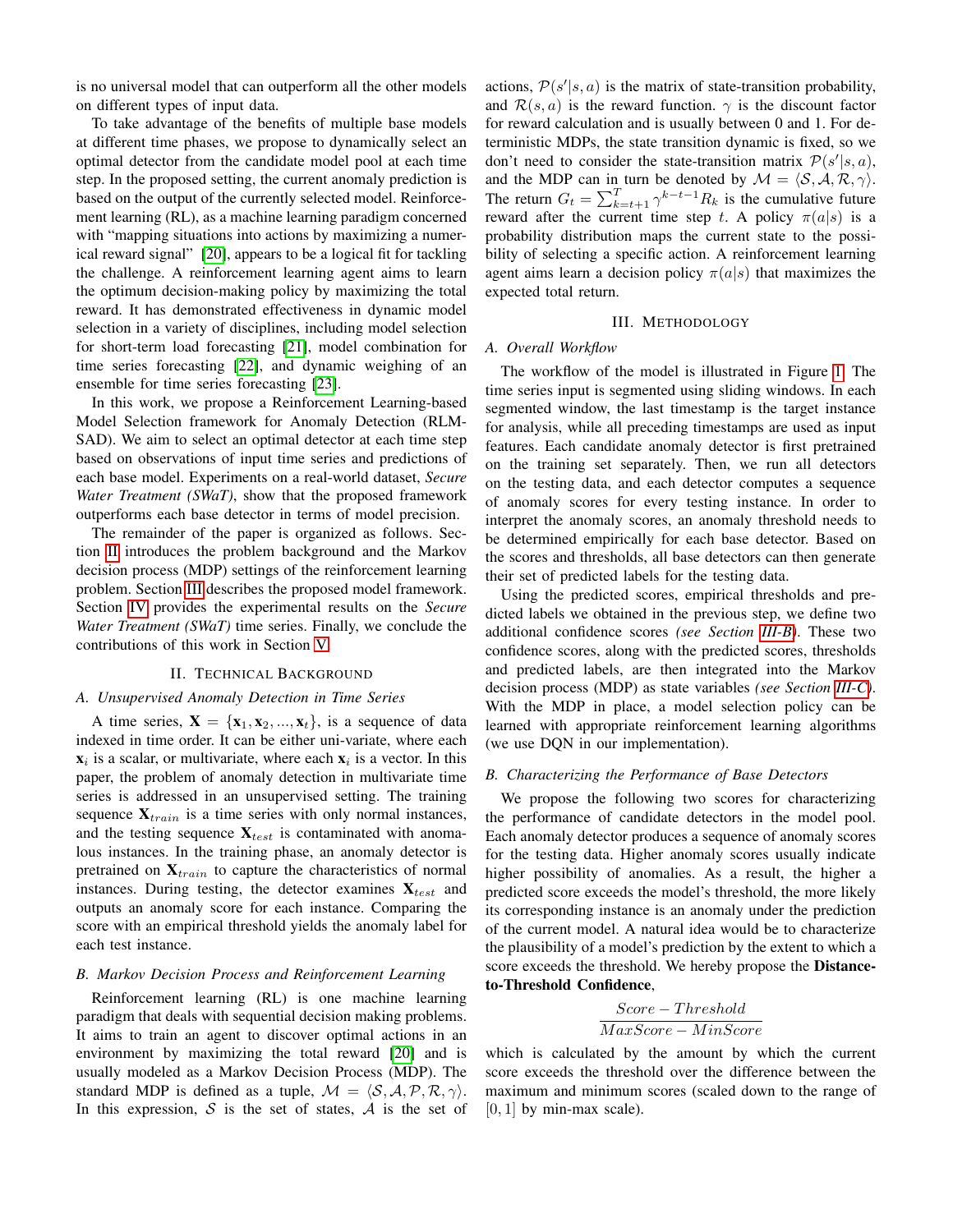<span id="page-2-0"></span>

Fig. 1: Workflow of our method

Inspired by the idea of majority voting in ensemble learning, we also propose the Prediction-Consensus Confidence,

$$
\frac{\#~of~Models~Predicting~the~Same~Label}{\#~of~Models~in~the~Pool}
$$

which is calculated by the number of models giving the same prediction over the total number of candidate models. The more candidate models that are generating the same prediction within the pool, the more likely the current prediction is true.

# <span id="page-2-1"></span>*C. Markov Decision Process (MDP) Formulation*

<span id="page-2-2"></span>

Fig. 2: Model selection modeled as reinforcement learning problem

The model selection problem is formalized as a Markov Decision Process in the following manner (see Figure [2](#page-2-2) ). In this setting, the state transition naturally follows time order as the time steps in the sequence and is therefore deterministic. As a result, we don't need to consider the transition probability  $P(s'|s, a)$  matrix in the MDP formulation. We set the discount factor  $\gamma$  to 1 (no discount).

• State: The state space is of the same size as the model pool. We consider each state as the selected anomaly detector, and the state variables include the *scaled anomaly score*, the *scaled anomaly threshold*, the binary *predicted label* (0 for normal, 1 for anomalous), the *distance-tothreshold confidence*, and the *prediction-consensus confidence*. Note that for each base detector, its anomaly scores and threshold are normalized to [0, 1] using minmax scale.

- Action: The action space is discrete and is also of the same size as the model pool. Here, each action of selecting one candidate detector from the pool is characterized by the index of the selected model in the pool.
- Reward: The reward function is determined based on the comparison between the predicted label and the actual label. It is denoted by  $(r_1, r_2, r_3, r_4 > 0)$

$$
R = \left\{ \begin{array}{ll} r_1 & for\ True\ Positive\ (TP) \\ r_2 & for\ True\ Negative\ (TN) \\ -r_3 & for\ False\ Positive\ (FP) \\ -r_4 & for\ False\ Negative\ (FN) \end{array} \right.
$$

Here, we regard anomalies as "positive", and normal instances as "negative". *True positive (TP)* refers to the situation where both the predicted and ground truth labels are "anomalous", and the model correctly identifies an anomaly. *True negative (TN)* represents the case where both the predicted and ground truth labels are "normal", in other words, the model correctly identifies a normal instance. *False positive (FP)* refers to the case where the predicted label is "anomalous" while the ground truth label is "normal", suggesting that the model misclassifies a normal instance. *False negative (FN)* represents the scenario where the predicted label is "normal" while the ground truth label is "anomalous", implying that the model overlooks an anomaly and mistakes it as normal. Considering the real-world implications of the above four scenarios, we propose the following assumptions regarding the reward setting: *Normal instances are the majority, and anomalies are relatively rare. Thus, we consider correctly identifying a normal instance as a more trivial case.* In this regard, the reward for TN should be relatively small, while the reward for TP should be relatively large, i.e.,  $r_1 > r_2$ .

Also, *neglecting actual anomalies is generally more harmful than giving false alarms.* Sometimes, we would rather have our model be over-sensitive and encourage it to be "bold" while making positive predictions. This may cause a model to produce more FPs, but can also reduce the risk of neglecting real anomalies. In this regard, we would penalize the model more severely when it fails to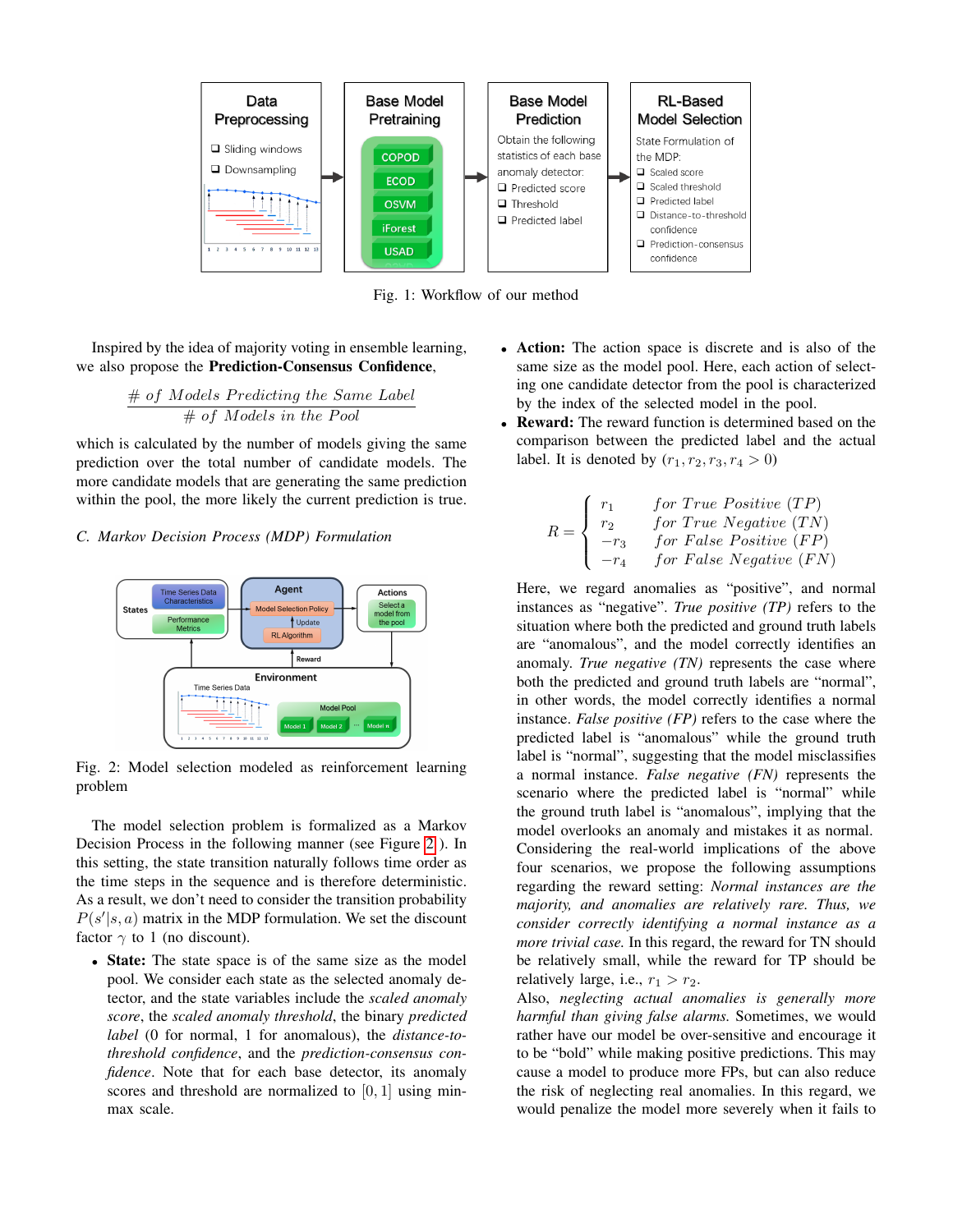detect an actual anomaly (which is the case of an FN) than when it produces a false alarm (which is the case of an FP), i.e.,  $r_4 > r_3$ .

# IV. EXPERIMENTS

## <span id="page-3-0"></span>*A. Dataset Description*

The dataset used for evaluation is *Secure Water Treatment (SWaT) Dataset* [1](#page-3-1) collected by *iTrust, Centre for Research in Cyber Security* at Singapore University of Technology and Design. This dataset captures the operation data of 51 sensors and actuators within an industrial water treatment testbed. My experiments were conducted on the December 2015 version, which contains 7 days of normal operation data and 4 days of data contaminated by attacks (anomalies). It is a multivariate time series dataset with 51 features. The 7-day normal data contains 496800 timestamps and is selected as the pretraining set. The 4-day data under attack contains 449919 timestamps and is selected as the test set. The percentage of anomalous data in the test set is 11.98%.

## *B. Base Models*

In this work, the following 5 unsupervised anomaly detection algorithms are selected as base models.

- One-Class SVM [\[24\]](#page-5-22) This is a support vector-based method for novelty detection. It aims to learn a hyperplane that separates the high data-density region and the low data-density region.
- Isolation Forest (iForest) [\[25\]](#page-5-23) The Isolation Forest algorithm is based on the assumption that anomalies are more susceptible to isolation. Suppose that multiple decision trees are fitted on the dataset, anomalous data points should be more easily separable from the majority of data. Therefore, we would expect to find anomalies at leaves that are relatively close to the root of a decision tree, i.e., at a more shallow depth of a decision tree.
- Empirical Cumulative Distribution for Outlier Detection (ECOD) [\[26\]](#page-5-24) ECOD is a statistical anomaly detection method for multivariate data. It first computes an empirical cumulative distribution along each data dimension, and then utilizes this empirical distribution to estimate the tail probability. The anomaly score is computed by aggregating estimated tail probabilities across all dimensions.
- Copula-Based Outlier Detection (COPOD) [\[27\]](#page-5-25) CO-POD is also a statistical anomaly detection method for multivariate data. It assumes an empirical copula to predict the tail probabilities of all datapoint, which further serves as the anomaly score.
- Unsupervised Anomaly Detection on Multivariate Time Series (USAD) [\[28\]](#page-5-26) This is an anomaly detection method based on representation learning. It learns a robust representation for the raw time-series input using an adversarially trained encoder-decoder pair. During the testing phase, the reconstruction error is used as the

anomaly score. The more the score deviates from the expected normal embeddings, the more likely an anomaly has been discovered.

For one-class SVM and iForest, we use *SGDOneClassSVM* and *IsolationForest* with default hyperparameters from the Scikit-Learn library [\[29\]](#page-5-27). For ECOD and COPOD, the default functions of *ECOD* and *COPOD* are adopted from the PyOD toolbox [\[30\]](#page-5-28). For USAD, we use the implementation from the authors' original GitHub repository<sup>[2](#page-3-2)</sup>.

# *C. Evaluation Metrics*

In this work, precision  $(P)$ , recall  $(R)$  and  $F-1$  score  $(F1)$ are used to evaluate the anomaly detection performance:

$$
P=\frac{TP}{TP+FP},\ R=\frac{TP}{TP+FN},\ F1=\frac{2\cdot P\cdot R}{P+R}
$$

We consider anomalies as "positive" and normal data points as "negative". By definition, true positives (TP) are correctly predicted anomalies, true negatives (TN) are correctly predicted normal data, false positives (FP) are normal data points wrongly predicted as anomalies, and false negatives (FN) are anomalous data points wrongly predicted as normal.

#### *D. Experimental Settings*

Downsampling can speed up training by reducing the number of timestamps, and can also denoise the overall dataset. We used the same downsampling rate as in paper [\[28\]](#page-5-26) in the data preprocessing stage. This is conducted by taking an average over every 5 timestamps with a stride of 5.

Because we already know the percentage of anomalies of the SWaT dataset  $(11.98\%$ , around  $12\%$ ), the thresholding criterion is fixed at 12%. This implies that for each base detector, if the score of a data instance ranks among the top 12% in all the output scores of the sequence, the current detector will label this data instance as an anomaly.

The RL agent is trained using the default settings of *DQN* in a PyTorch-based reinforcement learning toolbox, *Stable-Baselines3* [\[31\]](#page-5-29). For reporting the RL model performance under different hyperparameter settings, we run each experiment with random initialization for 10 times and report the mean and standard deviation of the evaluation metrics.

## *E. Results and Discussions*

*1) Overall Performance:* First, we compare the performance of 5 base models alone and the reinforcement learning model selection (RLMSAD) scheme. Here, the reward setting for RLMSAD is TP being 1, TN being  $0.1$ , FP being  $-0.4$ , FN being  $-1.5$ .

The precision scores of the base models range from around 66% to 75%. All the base models have demonstrated recall of around 63%. The F-1 scores of the based models range from around 65% to 69%.

<span id="page-3-2"></span>Under the proposed framework, the overall precision and F-1 scores have both increased significantly. The precision

<span id="page-3-1"></span><sup>1</sup>[https://itrust.sutd.edu.sg/itrust-labs](https://itrust.sutd.edu.sg/itrust-labs_datasets/dataset_info/)\_datasets/dataset\_info/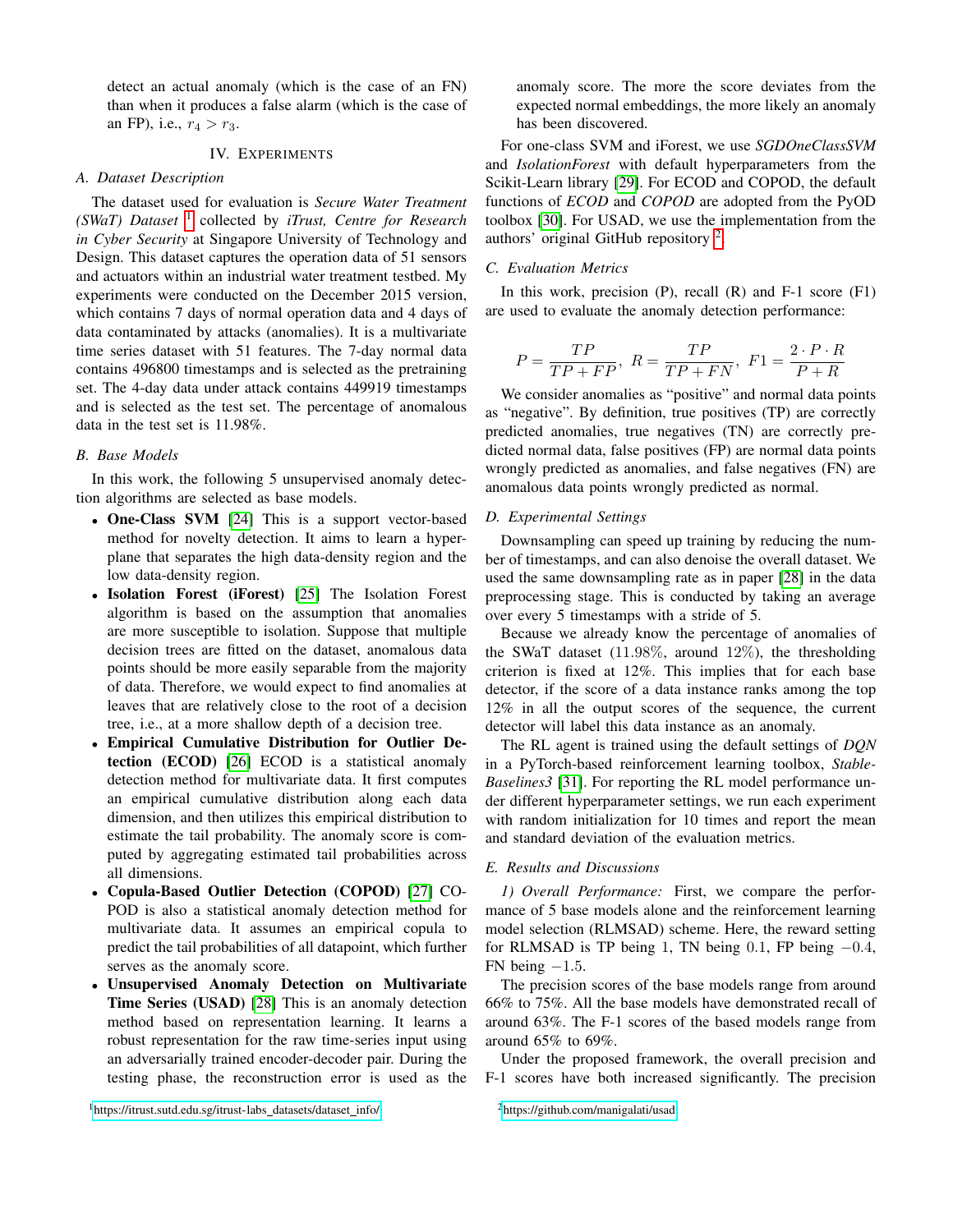| Model         | Precision $(\% )$ | Recall $(\% )$ | F1(%)       |
|---------------|-------------------|----------------|-------------|
| iForest       | 68.14             | 64.91          | 66.49       |
| <b>OSVM</b>   | 75.39             | 63.71          | 69.01       |
| <b>ECOD</b>   | 66.48             | 63.33          | 64.87       |
| <b>COPOD</b>  | 66.95             | 63.78          | 65.33       |
| <b>USAD</b>   | 71.08             | 63.86          | 67.27       |
| <b>RLMSAD</b> | 81.05(4.14)       | 60.87 (1.24)   | 69.45(1.03) |

TABLE I: Performance of base models and the RL Model Selection Scheme

under RLMSAD has reached 81.05%, and the F-1 has reached 69.45%, manifesting substantial improvement in the anomaly detection performance.

*2) Different Reward Settings:* We investigate the effect of penalization for false positives (FP) and false negatives (FN) in the MDP formulation.

#### • The Effect of Penalization for False Positives

We fix the penalization for false negatives and vary the penalization for false positives. The results are demonstrated in Table [II.](#page-4-1)

Increasing the penalization for false positives is telling the model to be more prudent about its prediction. Consequently, the model will report fewer false alarms, and will only report an anomaly when it is fairly confident about its prediction. In other words, the model is likely to gain precision by being less sensitive to relatively small deviations within the sequence. It will only report data instances that are significantly different from the majority as anomaly, so that it may cover less actual anomalies and in turn lose recall. This can be demonstrated in Table [II](#page-4-1) by the general reduction in recall score and increase in the precision score as the FP penalization increases.

#### • The Effect of Penalization for False Negatives

We fix the penalization for false positives and vary the penalization for false negatives. The results are demonstrated in Table [III.](#page-4-2)

Increasing the penalization for false negatives is encouraging the model to be "bolder" in terms of reporting anomalies. When the cost of producing false negatives (i.e., missing actual anomalies) becomes high, the best strategy for the agent is to report as many anomalies as possible to avoid missing a lot of actual anomalies. In this case, the model will likely lose precision by being oversensitive to small deviations. On the other hand, since is more likely to flag an instance as anomaly, it is also more likely to cover more actual anomalies and achieve a higher recall. This can be demonstrated by a general decrease in the precision score and an increase in recall score in Table [III.](#page-4-2)

*3) Ablation Study:* An ablation study is also conducted to examine the effect of two confidence scores, the *distance-tothreshold (D.T.) confidence* and *prediction-consensus (P.C.) confidence*. Here, two additional reinforcement learning environments are constructed apart from the original one. In these two environments, each one of the two confidence scores is removed from the state variables. We retrain a policy on

<span id="page-4-1"></span>

|                                                                       | Precision $(\%)$ | Recall $(\%)$  | $F1(\%)$                  |  |
|-----------------------------------------------------------------------|------------------|----------------|---------------------------|--|
| $FN -1$ , $FP -0.2$                                                   | 74.69 (3.01)     | 62.28 (0.94)   | 67.88 (0.96)              |  |
| $FN -1$ , $FP -0.3$                                                   | 78.32 (5.01)     | 61.02(1.06)    | 68.49 (1.43)              |  |
| $FN -1$ , $FP -0.4$                                                   | 85.67 (5.80)     | 59.70 (1.04)   | 70.25(1.42)               |  |
| $FN -1$ , $FP -0.5$                                                   | 84.94 (6.24)     | 59.89 (1.47)   | 70.09 (1.30)              |  |
| $FN -1$ , $FP -0.6$                                                   | 89.35 (4.90)     | 59.33 (1.18)   | 71.22 (1.12)              |  |
| (a) Penalization for FN fixed at $-1$ , varying penalization for FP   |                  |                |                           |  |
|                                                                       | Precision $(\%)$ | Recall $(\%)$  | F1(%)                     |  |
| $FN -1.2$ , $FP -0.2$                                                 | 79.30(5.65)      | 61.46(0.95)    | 69.12(1.58)               |  |
| $FN -1.2$ , $FP -0.3$                                                 | 79.70 (5.79)     | 61.41(0.93)    | 69.25 (1.63)              |  |
| $FN -1.2$ , $FP -0.4$                                                 | 82.29 (3.95)     | 60.80 (0.79)   | 69.87 (1.14)              |  |
| $FN -1.2$ , $FP -0.5$                                                 | 83.76 (4.69)     | 59.72 (1.10)   | 69.64 (0.92)              |  |
| $FN -1.2$ , $FP -0.6$                                                 | 85.31 (4.73)     | 59.85 (1.19)   | 70.26 (0.95)              |  |
| (b) Penalization for FN fixed at $-1.2$ , varying penalization for FP |                  |                |                           |  |
|                                                                       | Precision $(\%)$ | Recall $(\%)$  | $F1(\%)$                  |  |
| $FN -1.5$ , $FP -0.2$                                                 | 77.96 (4.62)     | 61.54(0.75)    | 68.70(1.22)               |  |
| $FN -1.5$ , $FP -0.3$                                                 | 75.51 (3.98)     | 62.42(1.08)    | 68.27 (1.18)              |  |
| $FN -1.5$ , $FP -0.4$                                                 | 81.05 (4.14)     | 60.87 (1.24)   | 69.45 (1.03)              |  |
| $FN -1.5$ , $FP -0.5$                                                 | 80.65 (4.54)     | 61.25(1.38)    | 69.52 (0.95)              |  |
| $FN -1.5$ , $FP -0.6$                                                 | 87.21 (5.01)     | 59.94 (1.13)   | 70.95(1.13)               |  |
| (c) Penalization for FN fixed at $-1.5$ , varying penalization for FP |                  |                |                           |  |
|                                                                       | Precision $(\%)$ | Recall $(\% )$ | F1(%)                     |  |
| $FN -2$ , $FP -0.2$                                                   | 74.36 (4.36)     | 62.77(0.98)    | $\overline{67.99}$ (1.39) |  |
| $FN -2$ , $FP -0.3$                                                   | 77.12 (2.41)     | 61.82(0.74)    | 68.60 (0.89)              |  |
| $FN -2$ , $FP -0.4$                                                   | 77.86 (4.73)     | 61.74(0.93)    | 68.78 (1.23)              |  |

| $FN -2$ , $FP -0.5$   79.94 (5.87) | 61.27(1.40)  | 69.22 (1.47) |  |
|------------------------------------|--------------|--------------|--|
| $FN -2$ , $FP -0.6$   85.36 (5.36) | 60.35 (0.96) | 70.62 (1.45) |  |
|                                    |              |              |  |

(d) Penalization for FN fixed at −2, varying penalization for FP

TABLE II: Fixing the penalization for FN, varying the penalization for FP

<span id="page-4-2"></span>

|                                                                          | Precision $(\% )$ | Recall $(\%)$  | F1(%)                     |
|--------------------------------------------------------------------------|-------------------|----------------|---------------------------|
| $FN -1$ , $FP -0.2$                                                      | 74.69(3.01)       | 62.28(0.94)    | 67.88(0.96)               |
| $FN -1.2$ , $FP -0.2$                                                    | 79.30 (5.65)      | 61.46(0.95)    | 69.12 (1.58)              |
| $FN -1.5$ , $FP -0.2$                                                    | 77.96 (4.62)      | 61.54(0.75)    | 68.70 (1.22)              |
| $FN -2$ , $FP -0.2$                                                      | 74.36 (4.36)      | 62.77 (0.98)   | 67.99 (1.39)              |
| (a) Penalization for FP fixed at $-0.2$ ,<br>varying penalization for FN |                   |                |                           |
|                                                                          | Precision $(\%)$  | Recall $(\% )$ | $F1(\%)$                  |
| $FN -1$ , $FP -0.4$                                                      | 85.67 (5.80)      | 59.70 (1.04)   | $\overline{70.25}$ (1.42) |
| $FN -1.2$ , $FP -0.4$                                                    | 82.29 (3.95)      | 60.80 (0.79)   | 69.87 (1.14)              |
| $FN -1.5$ . $FP -0.4$                                                    | 81.05 (4.14)      | 60.87(1.24)    | 69.45 (1.03)              |
| $FN -2$ , $FP -0.4$                                                      | 77.86 (4.73)      | 61.74 (0.93)   | 68.78 (1.23)              |
| (b) Penalization for FP fixed at $-0.4$ ,<br>varying penalization for FN |                   |                |                           |
|                                                                          | Precision $(\%)$  | Recall $(\% )$ | $F1(\%)$                  |
| $FN -1$ , $FP -0.6$                                                      | 89.35 (4.90)      | 59.33 (1.18)   | 71.22(1.12)               |
| $FN -1.2$ , $FP -0.6$                                                    | 85.31 (4.73)      | 59.85 (1.19)   | 70.26 (0.95)              |
| $FN -1.5$ , $FP -0.6$                                                    | 87.21 (5.01)      | 59.94 (1.13)   | 70.95 (1.13)              |
| $FN -2$ , $FP -0.6$                                                      | 85.36 (5.36)      | 60.35(0.96)    | 70.62 (1.45)              |
|                                                                          |                   |                |                           |

(c) Penalization for FP fixed at −0.6, varying penalization for FN

TABLE III: Fixing the penalization for FP, varying the penalization for FN

each of these three environments and report the detection performance in Figure [3.](#page-5-30) From Figure [3,](#page-5-30) we observe that removal of either of the two confidence scores results in a significant decline in precision and F-1 scores. The optimal performance is achieved only when the two confidence scores are both taken into account as state components.

## V. CONCLUSIONS

<span id="page-4-0"></span>In this paper, we proposed a reinforcement learning-based model selection framework for time series anomaly detection. Specifically, two scores, *distance-to-threshold confidence* and